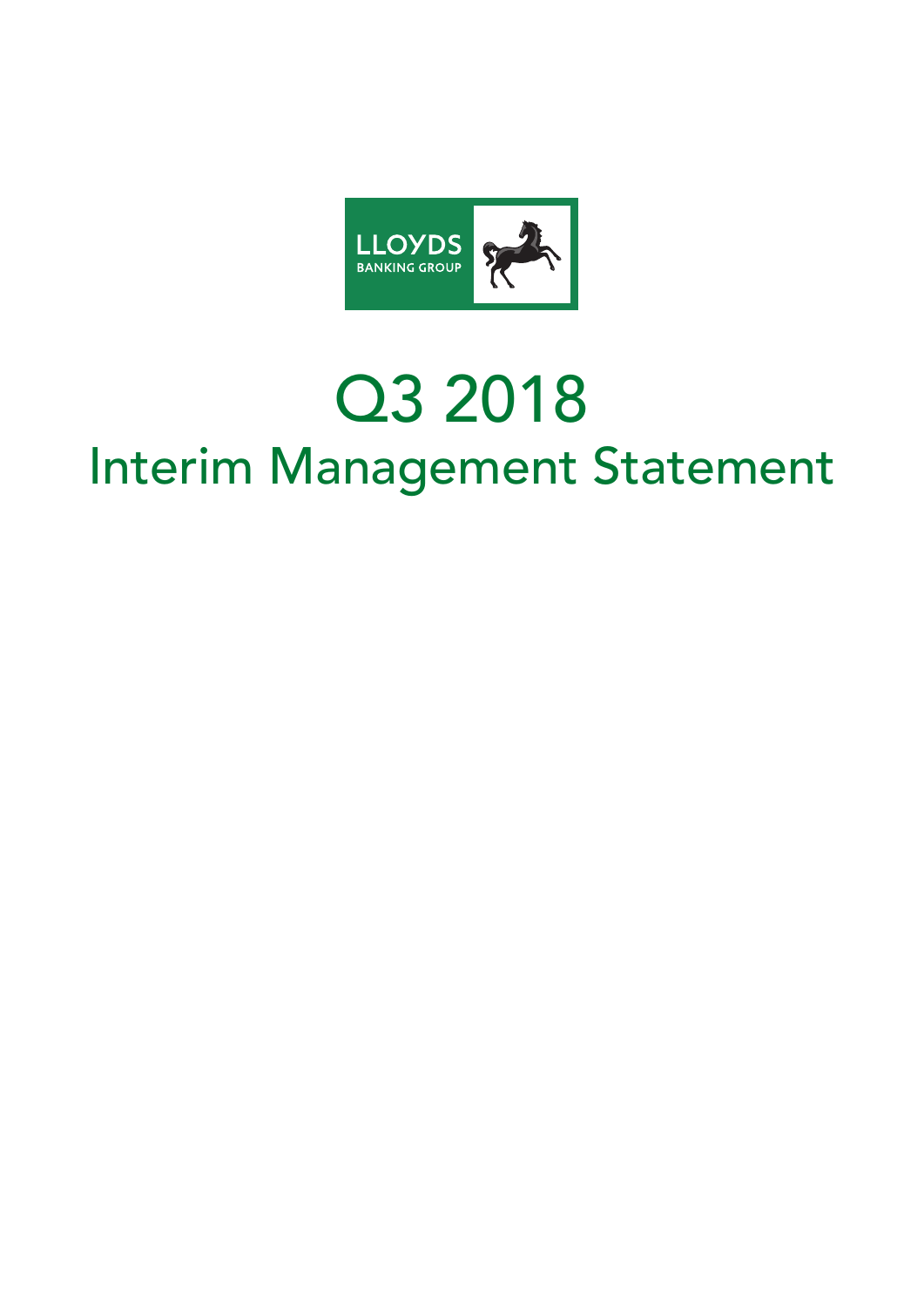# **HIGHLIGHTS FOR THE NINE MONTHS ENDED 30 SEPTEMBER 2018**

## **Strong and sustainable financial performance with increased profits and returns**

- Statutory profit after tax of £3.7 billion up 18 per cent, with a 5 per cent increase in underlying profit, an 11 per cent reduction in below the line charges and a lower effective tax rate
	- Net income at £13.4 billion, 2 per cent higher, with net interest margin stable in the quarter at 2.93 per cent
	- − Operating costs reducing with lower business as usual costs<sup>1</sup> offsetting increased investment; cost:income ratio further improved to 47.5 per cent with positive jaws of 5 per cent
	- − Asset quality remains strong with no deterioration in credit risk; gross asset quality ratio stable at 28 basis points with increased net asset quality ratio of 22 basis points reflecting expected lower write backs and releases
- Loans and advances up £2.3 billion in the quarter with prudent lending growth in targeted segments
- Return on tangible equity increased to 13.0 per cent and earnings per share up 21 per cent to 4.7 pence
- Balance sheet strength maintained with strong CET1 capital build of 41 basis points in the quarter and 162 basis points year to date; CET1 ratio of 14.6 per cent post dividend accrual
- £1 billion share buyback complete with more than £3.2 billion returned to shareholders during 2018, equivalent to over 4.5 pence per share
- Tangible net assets per share of 51.3 pence; increased in the quarter by 0.3 pence before interim dividend
- Financial targets for 2018 and longer term reaffirmed

## **Significant strategic progress with strong start to the Group's latest strategic plan**

- Digitising the Group
	- − Investment in robotics driving process improvement and enhanced productivity with c.600,000 hours saved
	- − Private Cloud solutions delivering more efficient, scalable and flexible infrastructure
- Leading Customer Experience
	- − Reduced branch account opening times by c.40 per cent
	- − Integrated API-led Open Banking proposition to be launched in November
- Maximising Group Capabilities: Financial Planning and Retirement
	- − Announced strategic partnership with Schroders to create a market-leading wealth proposition. Aim to be topthree UK financial planning business within 5 years
	- Insurance and banking single customer view rolled out to more than 3 million customers
	- Simplified pension consolidation process, reducing completion time and increasing conversion rates
- Transforming Ways of Working
	- − c.40 per cent uplift in colleague training to c.550,000 hours

#### **GROUP CHIEF EXECUTIVE'S STATEMENT**

In the first nine months of 2018 we have delivered a strong and sustainable financial performance, with increased profits and returns and continued strong capital build. These results further demonstrate the strength of our business model and the benefits of our low risk, customer focused approach.

We have also made a strong start to our 2018 to 2020 strategic plan. We have been implementing the initiatives which we announced in February as part of our ambitious strategy to transform the Group for success in a digital world. As planned, our strategic investment has accelerated and is already delivering real benefits to customers whilst operating costs continue to reduce. We have also just announced a wealth management joint venture initiative with Schroders, demonstrating the Group's focus on enhancing our customer proposition and growing our financial planning and retirement businesses.

We remain on track to deliver the improved financial targets for 2018 that we announced in August, as well as all of our longer term guidance.

António Horta-Osório, Group Chief Executive

 $1$  Business as usual costs reflect operating costs, less investment expensed and depreciation.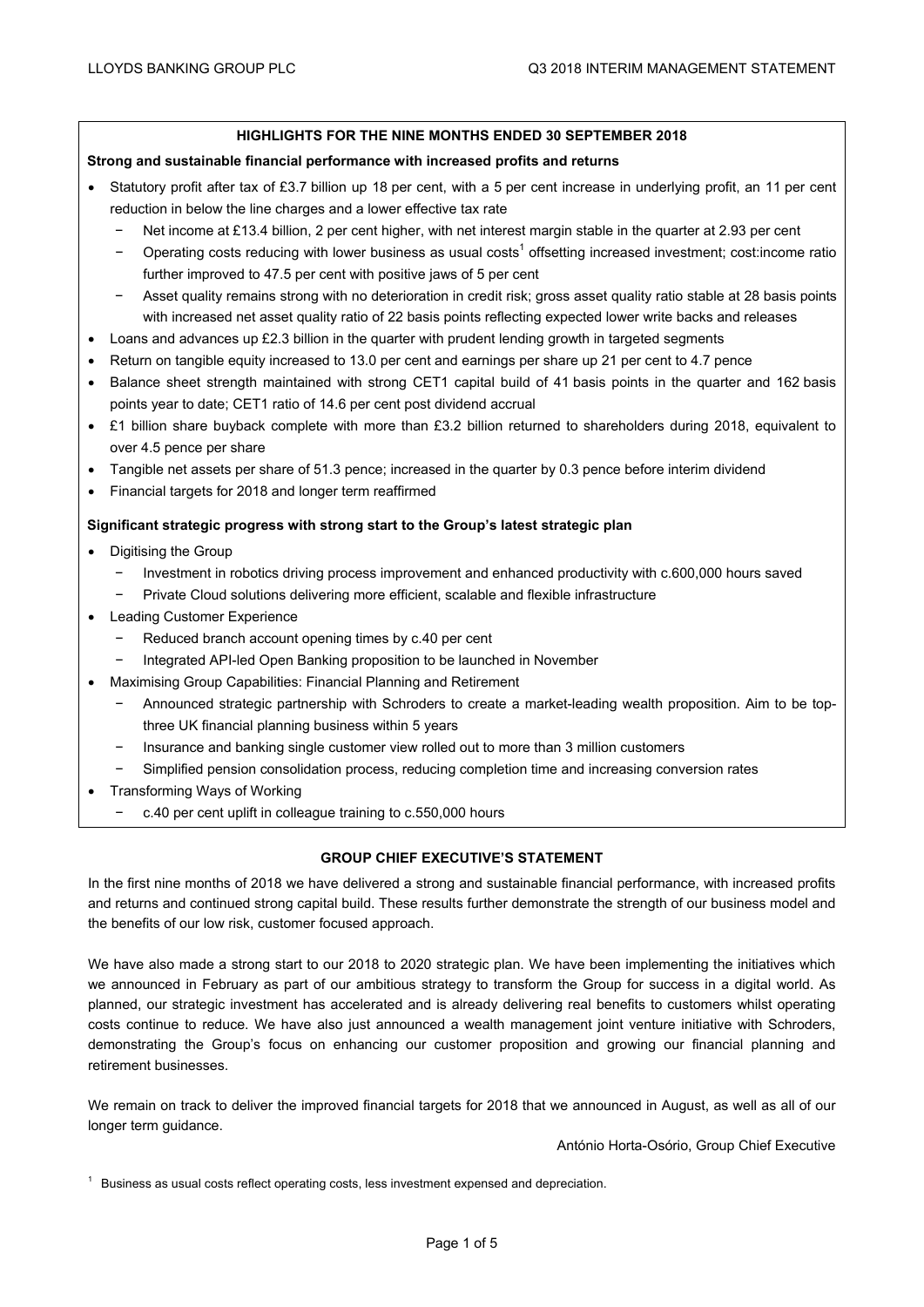## **INCOME STATEMENT − UNDERLYING BASIS**

| <b>Nine</b> | Nine                                                      |                                                             | <b>Three</b>                           | Three                                                                 |                                                             |
|-------------|-----------------------------------------------------------|-------------------------------------------------------------|----------------------------------------|-----------------------------------------------------------------------|-------------------------------------------------------------|
|             | months                                                    |                                                             |                                        | months                                                                |                                                             |
|             |                                                           |                                                             |                                        |                                                                       |                                                             |
|             |                                                           |                                                             |                                        |                                                                       |                                                             |
|             |                                                           |                                                             |                                        |                                                                       | Change<br>℅                                                 |
|             |                                                           |                                                             |                                        |                                                                       |                                                             |
| 9,544       | 9,117                                                     | 5                                                           | 3,200                                  | 3,192                                                                 |                                                             |
| 4,610       | 4,630                                                     |                                                             | 1,486                                  | 1,428                                                                 | 4                                                           |
|             | 146                                                       |                                                             |                                        |                                                                       |                                                             |
| 14,154      | 13,893                                                    | $\boldsymbol{2}$                                            | 4,686                                  | 4,620                                                                 | $\mathbf{1}$                                                |
| (731)       | (769)                                                     | 5                                                           | (234)                                  | (274)                                                                 | 15                                                          |
| 13,423      | 13,124                                                    | $\boldsymbol{2}$                                            | 4,452                                  | 4,346                                                                 | $\boldsymbol{2}$                                            |
| (6, 014)    | (6,019)                                                   |                                                             | (1,990)                                | (2,001)                                                               | 1                                                           |
| (366)       | (540)                                                     | 32                                                          | (109)                                  |                                                                       |                                                             |
| (6, 380)    | (6, 559)                                                  | 3                                                           | (2,099)                                | (2,001)                                                               | (5)                                                         |
| (740)       | (538)                                                     | (38)                                                        | (284)                                  | (270)                                                                 | (5)                                                         |
| 6,303       | 6,027                                                     | $\sqrt{5}$                                                  | 2,069                                  | 2,075                                                                 |                                                             |
| (612)       | (469)                                                     | (30)                                                        | (235)                                  | (148)                                                                 | (59)                                                        |
| (207)       | (13)                                                      |                                                             | (17)                                   | 24                                                                    |                                                             |
| (550)       | (1,050)                                                   | 48                                                          |                                        |                                                                       |                                                             |
| 4,934       | 4,495                                                     | 10                                                          | 1,817                                  | 1,951                                                                 | (7)                                                         |
| (1, 270)    | (1,386)                                                   | 8                                                           | (420)                                  | (481)                                                                 | 13                                                          |
| 3,664       | 3,109                                                     | 18                                                          | 1,397                                  | 1,470                                                                 | (5)                                                         |
|             |                                                           |                                                             |                                        |                                                                       | (5)                                                         |
|             |                                                           |                                                             |                                        |                                                                       | 3bp                                                         |
| £436bn      | £433bn                                                    | 1                                                           | £435bn                                 | £438bn                                                                | (1)                                                         |
| 47.5%       | 50.0%                                                     |                                                             | 47.1%                                  | 46.0%                                                                 | 1.1 <sub>pp</sub>                                           |
| 44.8%       | 45.9%                                                     | $(1.1)$ pp                                                  | 44.7%                                  | 46.0%                                                                 | $(1.3)$ pp                                                  |
| 0.22%       | 0.16%                                                     | 6bp                                                         | 0.25%                                  | 0.24%                                                                 | 1 <sub>bp</sub>                                             |
| 16.2%       | 14.8%                                                     | 1.4pp                                                       | 15.9%                                  | 15.6%                                                                 | $0.3$ pp                                                    |
| 13.0%       | 10.5%                                                     | 2.5pp                                                       | 14.8%                                  | 15.3%                                                                 | $(0.5)$ pp                                                  |
|             | months<br>ended<br>30 Sept<br>2018<br>£m<br>4.7p<br>2.93% | ended<br>30 Sept<br>2017<br>£m<br>3.9 <sub>p</sub><br>2.85% | Change<br>℅<br>21<br>8bp<br>$(2.5)$ pp | months<br>ended<br>30 Sept<br>2018<br>£m<br>1.8 <sub>p</sub><br>2.93% | ended<br>30 Sept<br>2017<br>£m<br>1.9 <sub>p</sub><br>2.90% |

## **KEY BALANCE SHEET METRICS**

|                                                   | At 30 Sept<br>2018 | At 30 June<br>2018 | <b>Change</b><br>℅ | At 1 Jan<br>2018<br>$(adjusted)^1$ | <b>Change</b><br>% |
|---------------------------------------------------|--------------------|--------------------|--------------------|------------------------------------|--------------------|
| Loans and advances to customers <sup>2</sup>      | £445bn             | £442 $bn$          | 1                  | £444bn                             |                    |
| Customer deposits <sup>2</sup>                    | £422bn             | £418bn             | 1                  | £416bn                             | 1                  |
| Loan to deposit ratio                             | 105%               | 106%               | $(1)$ pp           | 107%                               | $(2)$ pp           |
| CET1 ratio pre 2018 dividend accrual <sup>3</sup> | 15.5%              | 15.1%              | $0.4$ pp           | 13.9%                              | $1.6$ pp           |
| CET1 ratio $3$                                    | 14.6%              | 14.5%              | $0.1$ pp           | 13.9%                              | $0.7$ pp           |
| Transitional MREL ratio <sup>3</sup>              | 31.0%              | 29.7%              | 1.3 <sub>pp</sub>  | 26.0%                              | 5.0pp              |
| UK leverage ratio $3$                             | 5.3%               | 5.3%               |                    | 5.4%                               | $(0.1)$ pp         |
| Risk-weighted assets                              | £207bn             | £211bn             | (2)                | £211bn                             | (2)                |
| Tangible net assets per share                     | 51.3p              | 52.1 <sub>p</sub>  | (0.8)p             | 51.7p                              | (0.4)p             |

<sup>1</sup> Adjusted to reflect the impact of applying IFRS 9 from 1 January 2018, with transitional arrangements applied for capital.<br><sup>2</sup> Excludes repos and reverse repos.<br><sup>3</sup> The CET4 January and transitional MDEL ratios at 20

reflecting dividends declared by Insurance but paid in the subsequent reporting period and at 30 June 2018 also reflect the sale of the Irish mortgage portfolio. The CET1 ratios at 30 June 2018 and 1 January 2018 are reported post full share buyback impact.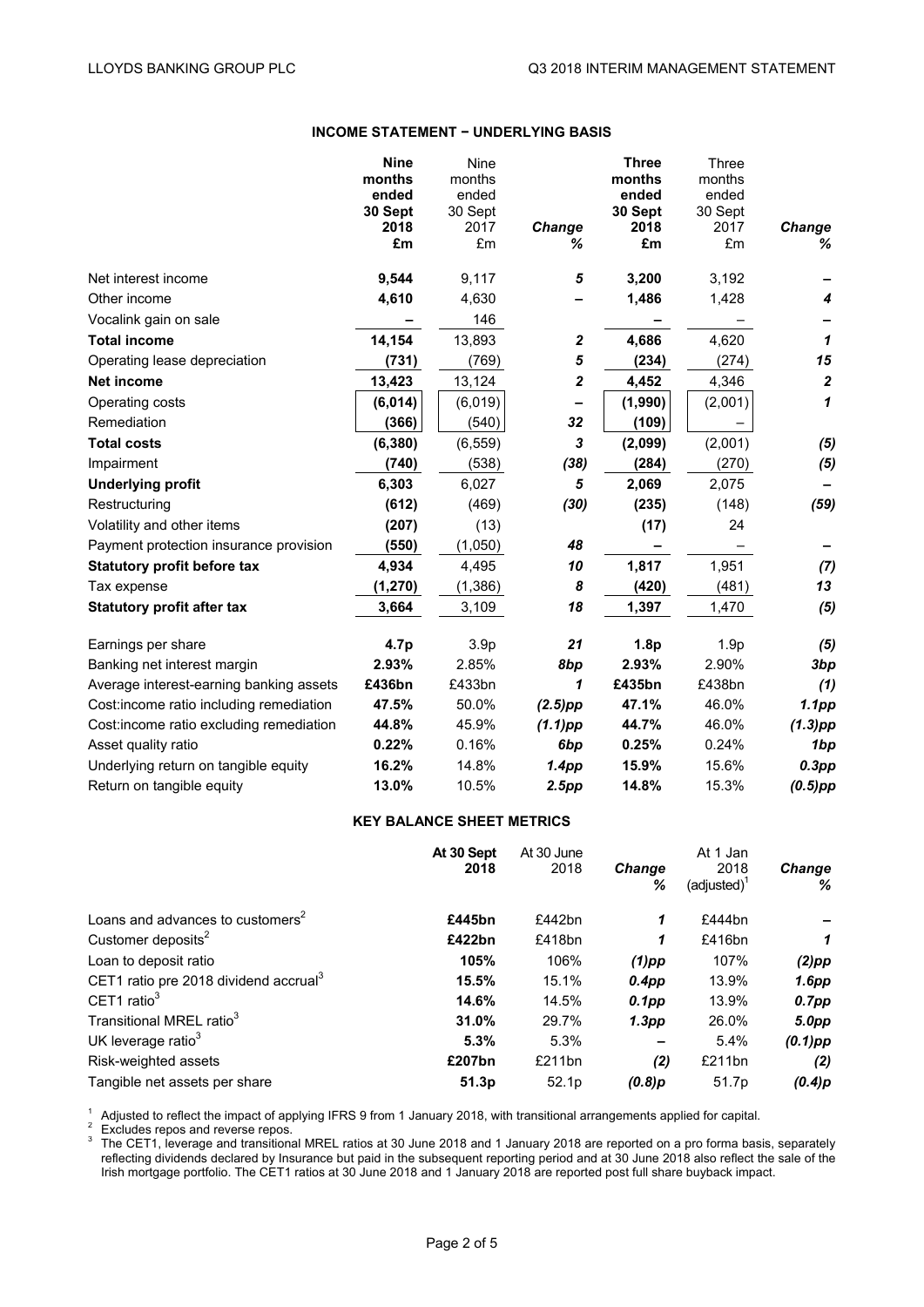# **BALANCE SHEET ANALYSIS**

|                                                | At 30 Sept  | At 30 June  |                  | At 1 Jan                        |                         |
|------------------------------------------------|-------------|-------------|------------------|---------------------------------|-------------------------|
|                                                | 2018<br>£bn | 2018<br>£bn | Change<br>℅      | 2018<br>(adjusted) <sup>1</sup> | Change<br>℅             |
| Loans and advances to customers                |             |             |                  | £bn                             |                         |
| Open mortgage book                             | 267.1       | 267.1       |                  | 267.0                           |                         |
| Closed mortgage book                           | 21.5        | 22.2        | (3)              | 23.6                            | (9)                     |
| Credit cards                                   | 18.5        | 18.5        |                  | 17.9                            | 3                       |
| UK Retail unsecured loans                      | 7.9         | 7.8         | 1                | 7.8                             | 1                       |
| <b>UK Motor Finance</b>                        | 14.4        | 13.9        | 4                | 13.5                            | $\overline{7}$          |
| Retail other <sup>2</sup>                      | 9.5         | 9.4         | 1                | 9.4                             | 1                       |
| SME <sup>3</sup>                               | 31.8        | 31.5        | 1                | 31.0                            | 3                       |
| Mid-markets                                    | 30.5        | 30.1        | 1                | 29.4                            | 4                       |
| Commercial Banking other <sup>4</sup>          | 39.1        | 37.6        | 4                | 39.8                            | (2)                     |
| Wealth and central items                       | 4.3         | 4.2         | $\boldsymbol{2}$ | 4.8                             | (10)                    |
| Loans and advances to customers <sup>5</sup>   | 444.6       | 442.3       | 1                | 444.2                           |                         |
| <b>Customer deposits</b>                       |             |             |                  |                                 |                         |
| Retail current accounts                        | 74.3        | 73.1        | $\boldsymbol{2}$ | 70.3                            | 6                       |
| Commercial current accounts <sup>3</sup>       | 33.5        | 33.7        | (1)              | 30.0                            | 12                      |
| Retail relationship savings accounts           | 146.0       | 147.4       | (1)              | 150.4                           | (3)                     |
| Retail tactical savings accounts               | 18.7        | 18.4        | $\boldsymbol{2}$ | 18.9                            | (1)                     |
| Commercial deposits <sup>3</sup>               | 134.6       | 130.4       | 3                | 131.7                           | $\boldsymbol{2}$        |
| Wealth and central items                       | 14.5        | 14.6        | (1)              | 14.2                            | $\overline{\mathbf{2}}$ |
| Total customer deposits <sup>5</sup>           | 421.6       | 417.6       | 1                | 415.5                           | 1                       |
| <b>Total assets</b>                            | 829.2       | 829.8       |                  | 811.2                           | $\boldsymbol{2}$        |
| <b>Total liabilities</b>                       | 781.5       | 781.3       |                  | 763.2                           | $\overline{2}$          |
| Shareholders' equity                           | 42.0        | 42.9        | (2)              | 42.4                            | (1)                     |
| Other equity instruments                       | 5.4         | 5.4         |                  | 5.4                             |                         |
| Non-controlling interests                      | 0.3         | 0.2         |                  | 0.2                             |                         |
| <b>Total equity</b>                            | 47.7        | 48.5        | (2)              | 48.0                            | (1)                     |
| Ordinary shares in issue, excluding own shares | 71,122m     | 71,944m     | (1)              | 71,944m                         | (1)                     |

<sup>1</sup> Adjusted to reflect the implementation of IFRS 9 and IFRS 15.<br>
<sup>2</sup> Retail other includes overdrafts and Europe.<br>
<sup>3</sup> Includes Retail Business Banking.<br>
<sup>4</sup> Mainly lending to Global Corporates and Financial Institution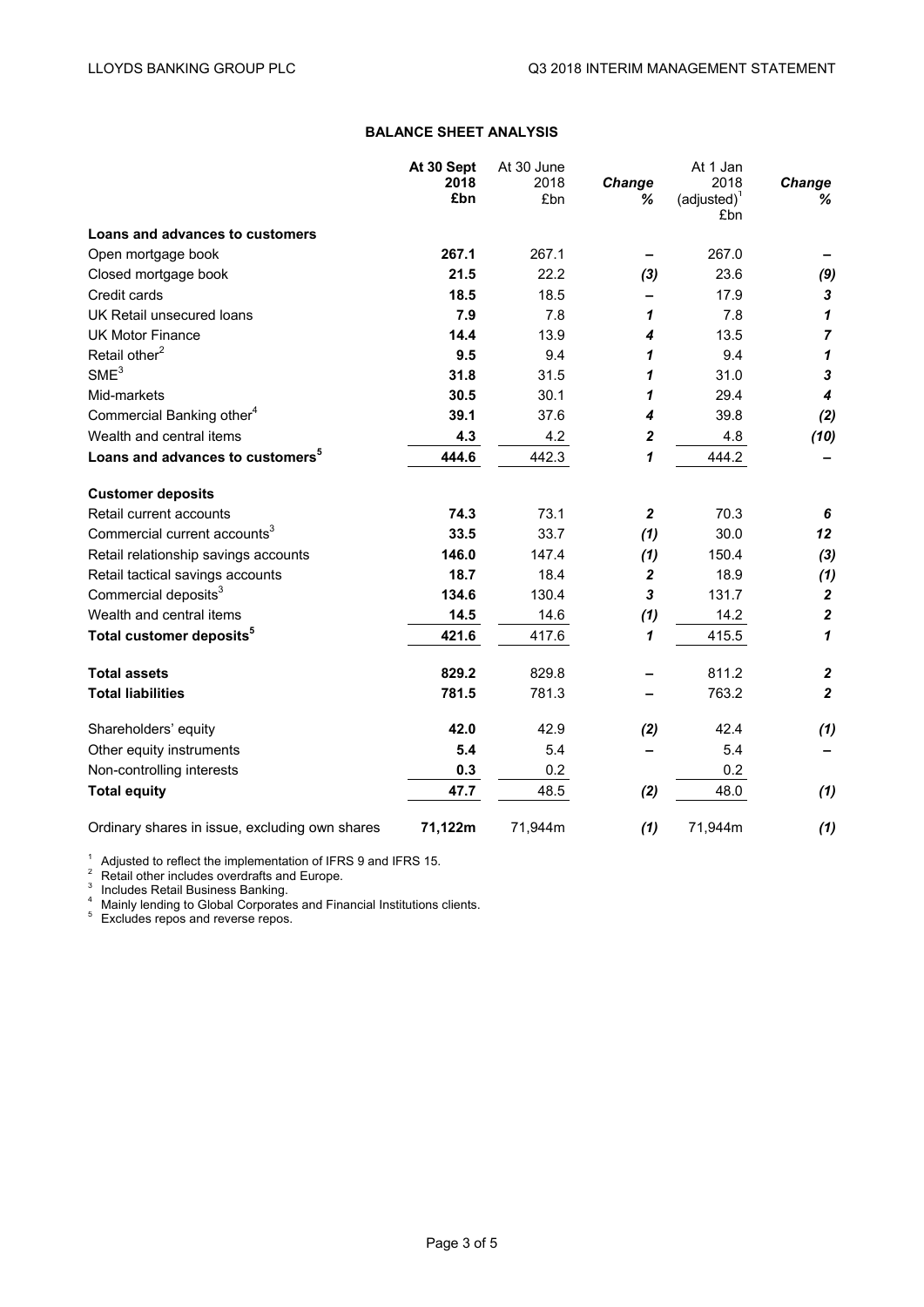# **REVIEW OF PERFORMANCE**

#### **Strong and sustainable financial performance with increased profits and returns**

The Group's statutory profit after tax of £3,664 million was 18 per cent higher than the first nine months of 2017, driven by a 5 per cent increase in underlying profit to £6,303 million, an 11 per cent reduction in below the line charges and a lower effective tax rate of 26 per cent. Profit attributable to ordinary shareholders was 19 per cent higher at £3,272 million; statutory return on tangible equity improved by 2.5 percentage points to 13.0 per cent.

Net income of £13,423 million was 2 per cent higher than in the first nine months of 2017, with a 5 per cent increase in net interest income partly offset by lower other income, while operating lease depreciation reduced by 5 per cent.

Net interest income of £9,544 million increased 5 per cent on the first nine months of 2017, reflecting an improved net interest margin and increased average interest-earning banking assets which at £436 billion were 1 per cent higher than in the same period last year. The net interest margin was stable on the second quarter at 2.93 per cent with lower deposit costs offsetting continued pressure on asset margins. Other income of £4,610 million for the first nine months of 2018 was broadly flat excluding the £146 million for Vocalink and increased 4 per cent in the third quarter compared to the same period in 2017.

Operating costs at £6,014 million were slightly down on the first nine months of 2017, with underlying business as usual costs<sup>1</sup> down 4 per cent offset by increased investment in the business. Operating costs for the quarter were down 1 per cent on the third quarter last year largely driven by increased efficiency from digitalisation and process improvements. The Group's market leading cost:income ratio continues to provide competitive advantage and improved by 2.5 percentage points to 47.5 per cent (or 1.1 percentage points to 44.8 per cent, excluding remediation) with positive jaws of 5 per cent. Remediation costs were down 32 per cent on the first nine months of 2017.

Credit quality across the portfolio remains strong with no deterioration in credit risk. The gross asset quality ratio remains in line with full year 2017 and 2016 at 28 basis points, despite the inclusion of MBNA. On a net basis the asset quality ratio increased to 22 basis points reflecting the expected lower write backs and releases.

Restructuring costs were £612 million, with £235 million in the third quarter. The third quarter charge included £35 million for severance costs relating to the Group's strategic investment plans as well as the expected costs of the integration of MBNA and Zurich's UK workplace pensions and savings business, ring-fencing and the rationalisation of the non-branch property portfolio. Volatility and other items of £207 million for the nine months included the £105 million loss on sale of the Irish mortgage portfolio. No additional charge was taken for Payment Protection Insurance in the quarter.

#### **Balance sheet strength maintained with strong increase in capital**

Group loans and advances to customers increased by £2.3 billion in the quarter to £445 billion with growth in targeted segments partly offset by a reduction of £0.7 billion in the closed mortgage book. Over the last nine months, SME and Mid-markets grew by £1.9 billion and Motor Finance by £0.9 billion whilst balances on the open mortgage book of £267 billion are in line with the start of the year. The Group continues to expect the year end position for open mortgages to be slightly higher than the end of 2017. The Group continues to optimise funding and target current account balance growth, with combined Retail and Commercial current account balances up 7 per cent in the year.

In August, the Group completed its £1 billion share buyback programme and, with the final and interim dividends paid this year, has now returned more than £3.2 billion back to shareholders in 2018, equivalent to more than 4.5 pence per share. The Group's CET1 ratio has strengthened to 15.5 per cent, pre dividend, an increase of 41 basis points in the quarter with continued strong profit generation partially offset by market movements and expected additional pension contributions. Capital build was 162 basis points for the year to date and post dividend accrual, the Group's CET1 ratio was 14.6 per cent. The Group continues to expect to deliver c.200 basis points of capital build, pre dividend, in 2018 after the full year Insurance dividend, further pension contributions and bank levy in the fourth quarter.

Tangible net assets per share of 51.3 pence with underlying increase in the quarter of 0.3 pence before interim dividend payment.

 $1$  Business as usual costs reflect operating costs, less investment expensed and depreciation.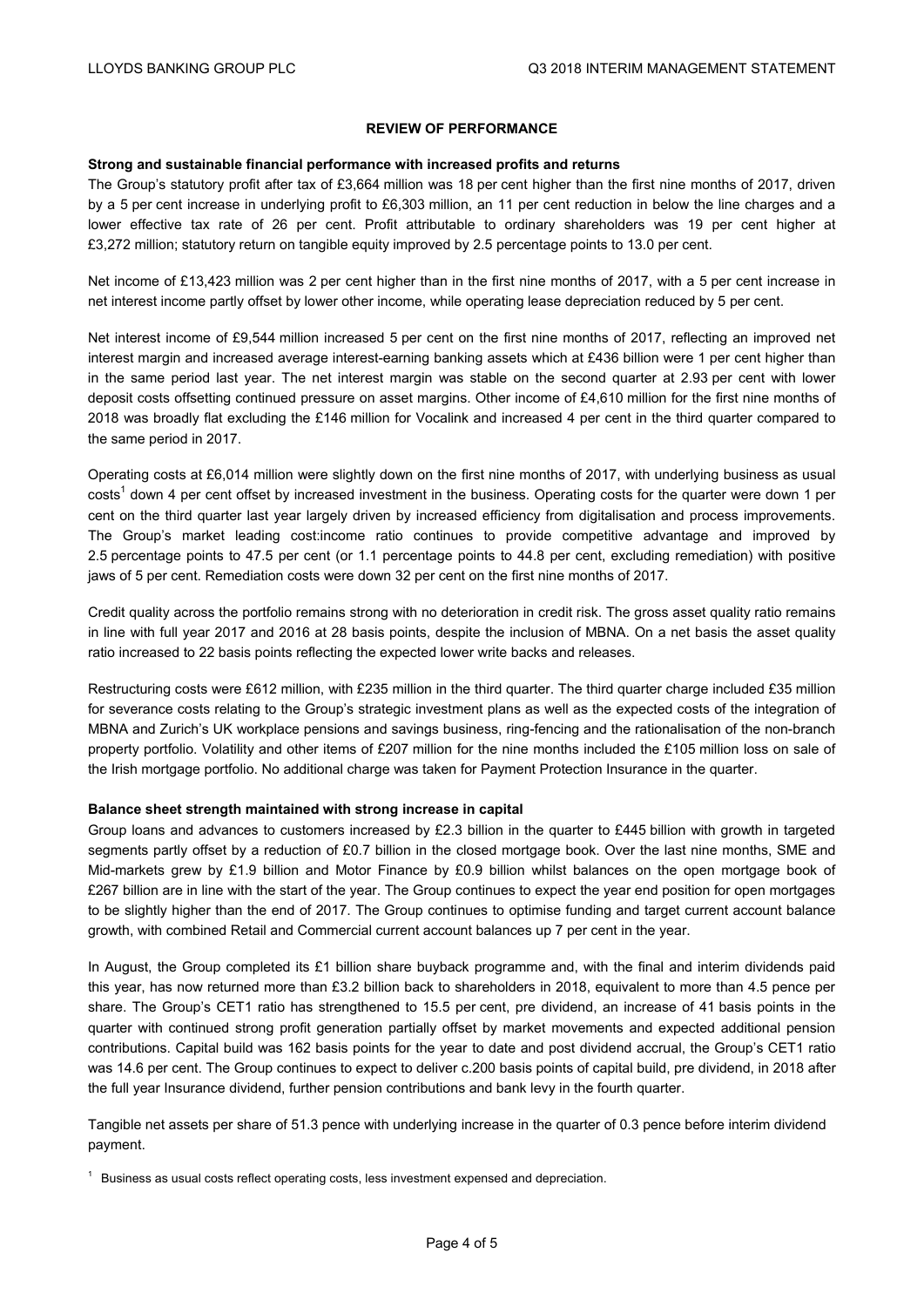# **ADDITIONAL FINANCIAL INFORMATION**

# **1. Banking net interest margin and average interest-earning banking assets**

|                                                              | <b>Nine</b> | Nine    |
|--------------------------------------------------------------|-------------|---------|
|                                                              | months      | months  |
|                                                              | ended       | ended   |
|                                                              | 30 Sept     | 30 Sept |
|                                                              | 2018        | 2017    |
| Group net interest income $-$ statutory basis (£m)           | 9,138       | 8,206   |
| Insurance gross up (£m)                                      | 267         | 736     |
| Volatility and other items (£m)                              | 139         | 175     |
| Group net interest income $-$ underlying basis $(\text{Em})$ | 9,544       | 9,117   |
| Non-banking net interest expense (£m)                        | 19          | 106     |
| Banking net interest income - underlying basis (£m)          | 9,563       | 9,223   |
| Net loans and advances to customers (£bn) <sup>1</sup>       | 444.6       | 454.6   |
| Impairment provision and fair value adjustments (£bn)        | 4.0         | 3.4     |
| Non-banking items:                                           |             |         |
| Fee based loans and advances (£bn)                           | (6.3)       | (7.4)   |
| Assets held by Insurance (£bn)                               |             | (6.8)   |
| Other non-banking (£bn)                                      | (5.9)       | (4.7)   |
| Gross banking loans and advances (£bn)                       | 436.4       | 439.1   |
| Averaging (£bn)                                              | (0.5)       | (5.7)   |
| Average interest-earning banking assets (£bn)                | 435.9       | 433.4   |
| Banking net interest margin (%)                              | 2.93        | 2.85    |

<sup>1</sup> Excludes reverse repos.

# **2. Return on tangible equity**

|                                                                                     | <b>Nine</b> | Nine    |
|-------------------------------------------------------------------------------------|-------------|---------|
|                                                                                     | months      | months  |
|                                                                                     | ended       | ended   |
|                                                                                     | 30 Sept     | 30 Sept |
|                                                                                     | 2018        | 2017    |
| Average shareholders' equity (£bn)                                                  | 42.9        | 43.3    |
| Average intangible assets (£bn)                                                     | (5.4)       | (4.4)   |
| Average tangible equity (£bn)                                                       | 37.5        | 38.9    |
| Underlying profit after tax $(\text{Em})^1$                                         | 4,649       | 4,436   |
| Add back amortisation of intangible assets (post tax) (£m)                          | 219         | 160     |
| Less profit attributable to non-controlling interests and other equity holders (£m) | (316)       | (282)   |
| Adjusted underlying profit after tax (£m)                                           | 4,552       | 4,314   |
| Underlying return on tangible equity $(\%)^1$                                       | 16.2        | 14.8    |
| Group statutory profit after tax (£m)                                               | 3,664       | 3,109   |
| Add back amortisation of intangible assets (post tax) (£m)                          | 219         | 160     |
| Add back amortisation of purchased intangible assets (post tax) (£m)                | 83          | 68      |
| Less profit attributable to non-controlling interests and other equity holders (£m) | (316)       | (282)   |
| Adjusted statutory profit after tax (£m)                                            | 3,650       | 3,055   |
| Statutory return on tangible equity (%)                                             | 13.0        | 10.5    |

 $1$  Prior period restated to include remediation.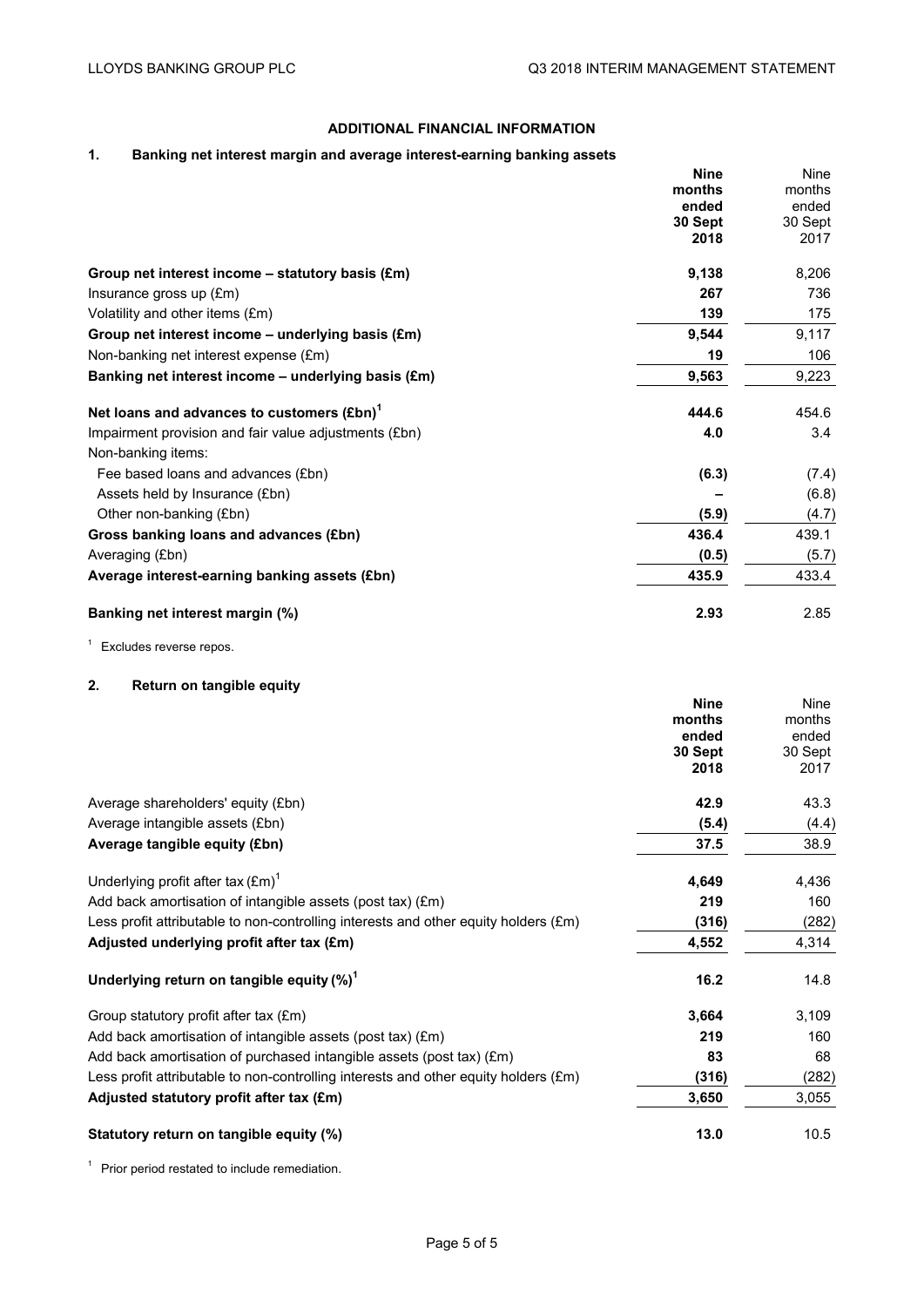#### **BASIS OF PRESENTATION**

This release covers the results of Lloyds Banking Group plc together with its subsidiaries (the Group) for the nine months ended 30 September 2018.

**IFRS 9 and IFRS 15:** On 1 January 2018, the Group implemented IFRS 9 "Financial Instruments" and IFRS 15 "Revenue from Contracts with Customers". As permitted by IFRS 9 and IFRS 15, comparative information for previous periods has not been restated.

**Statutory basis:** Statutory profit before tax and statutory profit after tax are included on page 2. However, a number of factors have had a significant effect on the comparability of the Group's financial position and results. Accordingly, the results are also presented on an underlying basis.

**Underlying basis:** The statutory results are adjusted for certain items which are listed below, to allow a comparison of the Group's underlying performance.

- − restructuring, including severance related costs, the costs of implementing regulatory reform including ring-fencing, the rationalisation of the non-branch property portfolio, the integration of MBNA and Zurich's UK workplace pensions and savings business;
- − volatility and other items, which includes the effects of certain asset sales, the volatility relating to the Group's own debt and hedging arrangements and that arising in the insurance businesses, insurance gross up, the unwind of acquisition-related fair value adjustments and the amortisation of purchased intangible assets;
- − payment protection insurance provisions.

**Remediation:** Previously referred to as other conduct, remediation (which excludes PPI) is now included in underlying profit and the Group's cost:income ratio. The Group's results for the nine months and the three months ended 30 September 2017 have been restated to allow comparison.

**MBNA:** MBNA's results and balance sheet have been consolidated with effect from 1 June 2017.

Unless otherwise stated, income statement commentaries throughout this document compare the nine months ended 30 September 2018 to the nine months ended 30 September 2017, and the balance sheet analysis compares the Group balance sheet as at 30 September 2018 to the adjusted Group balance sheet as at 1 January 2018.

**Alternative performance measures:** The Group uses a number of alternative performance measures, including underlying profit, in the discussion of its business performance and financial position on pages 1 and 2. There have been no changes to the definitions used by the Group; further information on these measures is set out on page 97 of the Group's 2018 Half-Year Results News Release.

Capital: Q3 2018 Interim Pillar 3 Report: www.lloydsbankinggroup.com/investors/financial-performance/otherdisclosures

## **FORWARD LOOKING STATEMENTS**

This document contains certain forward looking statements with respect to the business, strategy, plans and /or results of the Group and its current goals and expectations relating to its future financial condition and performance. Statements that are not historical facts, including statements about the Group's or its directors' and/or management's beliefs and expectations, are forward looking statements. By their nature, forward looking statements involve risk and uncertainty because they relate to events and depend upon circumstances that will or may occur in the future. Factors that could cause actual business, strategy, plans and/or results (including but not limited to the payment of dividends) to differ materially from forward looking statements made by the Group or on its behalf include, but are not limited to: general economic and business conditions in the UK and internationally; market related trends and developments; fluctuations in interest rates, inflation, exchange rates, stock markets and currencies; the ability to access sufficient sources of capital, liquidity and funding when required; changes to the Group's credit ratings; the ability to derive cost savings and other benefits including, but without limitation as a result of any acquisitions, disposals and other strategic transactions; changing customer behaviour including consumer spending, saving and borrowing habits; changes to borrower or counterparty credit quality; instability in the global financial markets, including Eurozone instability, instability as a result of the exit by the UK from the European Union (EU) and the potential for other countries to exit the EU or the Eurozone and the impact of any sovereign credit rating downgrade or other sovereign financial issues; technological changes and risks to the security of IT and operational infrastructure, systems, data and information resulting from increased threat of cyber and other attacks; natural, pandemic and other disasters, adverse weather and similar contingencies outside the Group's control; inadequate or failed internal or external processes or systems; acts of war, other acts of hostility, terrorist acts and responses to those acts, geopolitical, pandemic or other such events; changes in laws, regulations, practices and accounting standards or taxation, including as a result of the exit by the UK from the EU, or a further possible referendum on Scottish independence; changes to regulatory capital or liquidity requirements and similar contingencies outside the Group's control; the policies, decisions and actions of governmental or regulatory authorities or courts in the UK, the EU, the US or elsewhere including the implementation and interpretation of key legislation and regulation together with any resulting impact on the future structure of the Group; the ability to attract and retain senior management and other employees and meet its diversity objectives; actions or omissions by the Group's directors, management or employees including industrial action; changes to the Group's post-retirement defined benefit scheme obligations; the extent of any future impairment charges or write-downs caused by, but not limited to, depressed asset valuations, market disruptions and illiquid markets; the value and effectiveness of any credit protection purchased by the Group; the inability to hedge certain risks economically; the adequacy of loss reserves; the actions of competitors, including non-bank financial services, lending companies and digital innovators and disruptive technologies; and exposure to regulatory or competition scrutiny, legal, regulatory or competition proceedings, investigations or complaints. Please refer to the latest Annual Report on Form 20-F filed with the US Securities and Exchange Commission for a discussion of certain factors and risks together with examples of forward looking statements. Except as required by any applicable law or regulation, the forward looking statements contained in this document are made as of today's date, and the Group expressly disclaims any obligation or undertaking to release publicly any updates or revisions to any forward looking statements contained in this document to reflect any change in the Group's expectations with regard thereto or any change in events, conditions or circumstances on which any such statement is based. The information, statements and opinions contained in this document do not constitute a public offer under any applicable law or an offer to sell any securities or financial instruments or any advice or recommendation with respect to such securities or financial instruments.